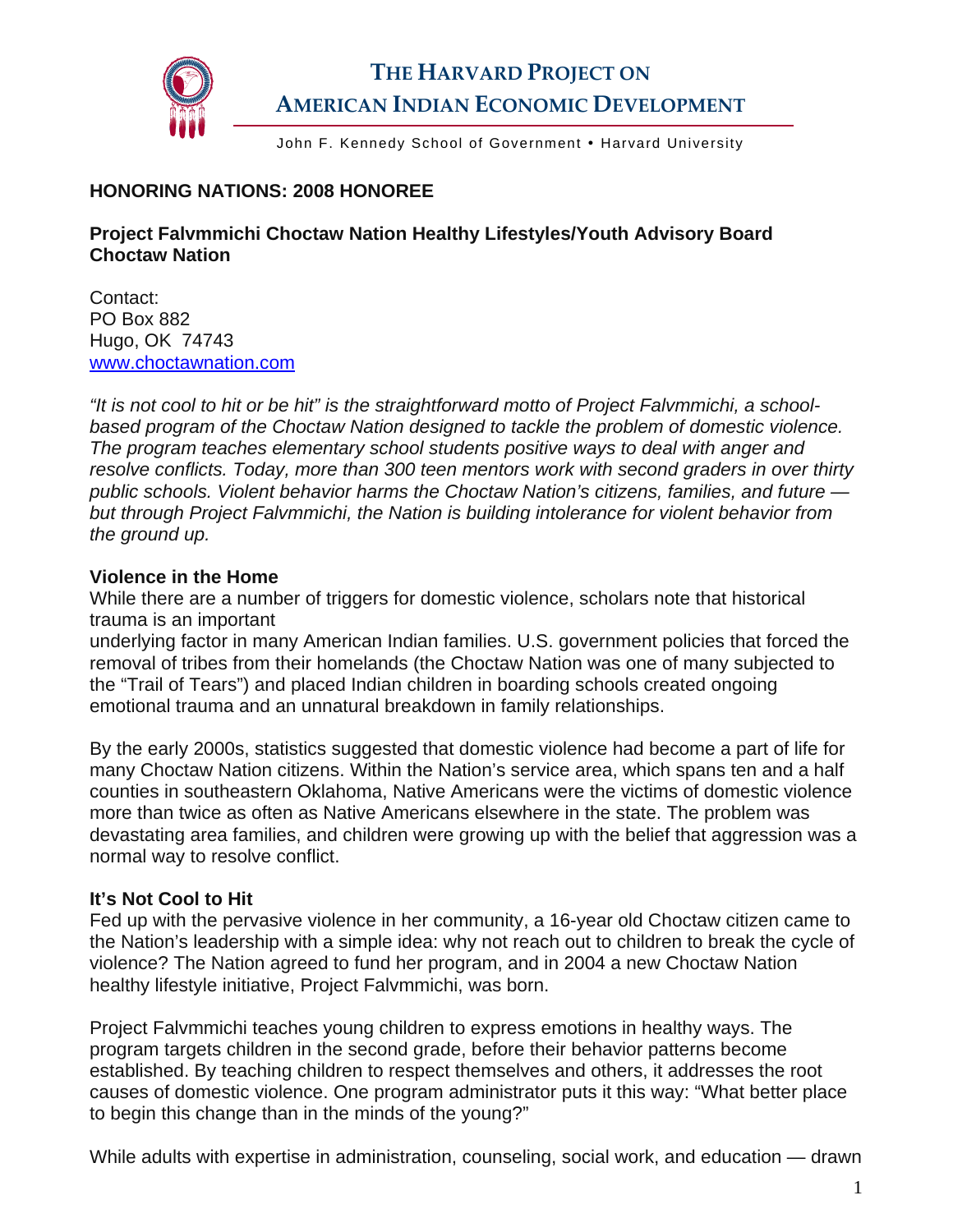from the ranks of tribal officials, school personnel, and citizen volunteers — help with program administration and curriculum design, Project Falvmmichi's core staff are its teen mentors. The mentors are recruited by the Choctaw Youth Advisory Board, a leadership and community service group for Choctaw Nation teens in grades eight through twelve. Each fall, over 300 teens are trained to work with school-aged children. Throughout the school year, these mentors make monthly visits to 2nd-grade classrooms at more than a third of the elementary schools in the Choctaw Nation service area. They perform puppet skits, hold discussions, and spend time in small groups doing crafts or other activities. Typically, after a performance in which the puppets get mad, the children get tips on how to deal with anger. The teens also talk about tough situations in the second graders' daily lives, like dealing with insults or bullies. Posters and photographs of the visits are displayed on classroom walls as a reminder of the lessons learned.

The teens form bonds with the young students and communicate with them in a way that is different from that of teachers or other adults. One mentor explains that the children enjoy the visits so much that "to see the look on their faces when we enter the room is priceless." Another notes, "I remember thinking in my first year of Project Falvmmichi that I really couldn't make a difference in these kids' lives…but I was so wrong."

Through Project Falvmmichi, more than 1,000 school children a year are taught new and healthy ways to express their emotions. Speaking to the success of the program, participating teachers have witnessed a correlated decrease in inappropriate classroom behavior such as hitting, biting, kicking, and hair-pulling. A teen mentor recalls an incident in which two young students were about to fight, but their peers reminded them, "It's not cool to hit," and they immediately stopped fighting. She comments, "When I heard of what had happened, it completely blew me away. The second graders were actually listening to what we say and using it in their daily lives."

#### **Reclaiming Healthy Families**

"Falvmmichi" is a Choctaw word meaning "to reclaim." Domestic violence threatens citizens' wellbeing and makes them less able to contribute to the life of the Nation. It also weakens the Nation's culture, since traditions are learned mainly within the home, and a family in crisis is less likely to pass on important values. By giving youth the tools they need to live healthy lives, Project Falvmmichi reclaims the Nation's citizens and families, sustains its dynamic culture, and strengthens the community.

Although the target population of Project Falvmmichi is second grade children, its reach is much broader. In particular, the teen mentors are sensitized to the issue of domestic violence, and thus are less likely themselves to become either perpetrators or victims of violence. One teen mentor called his adult sponsor after an incident with his girlfriend and requested help. Engagement with Project Falvmmichi helped him recognize his problem, made him aware of support systems within the tribe, and gave him the courage to change. He voluntarily left his mentorship role because he realized that he had to "walk the talk."

Being part of this initiative also inspires teens to become leaders in the community. They are aware that younger children look up to them as role models. One mentor explains, "You can't imagine how a group of second graders can really make you step up and become someone worth admiring." Another mentor used to think about leaving to explore the world, but Project Falvmmichi helped him realize that he can contribute closer to home. "We have a lot to do in our communities," he said.

A unique aspect of Project Falvmmichi is its universal outreach. While the program was